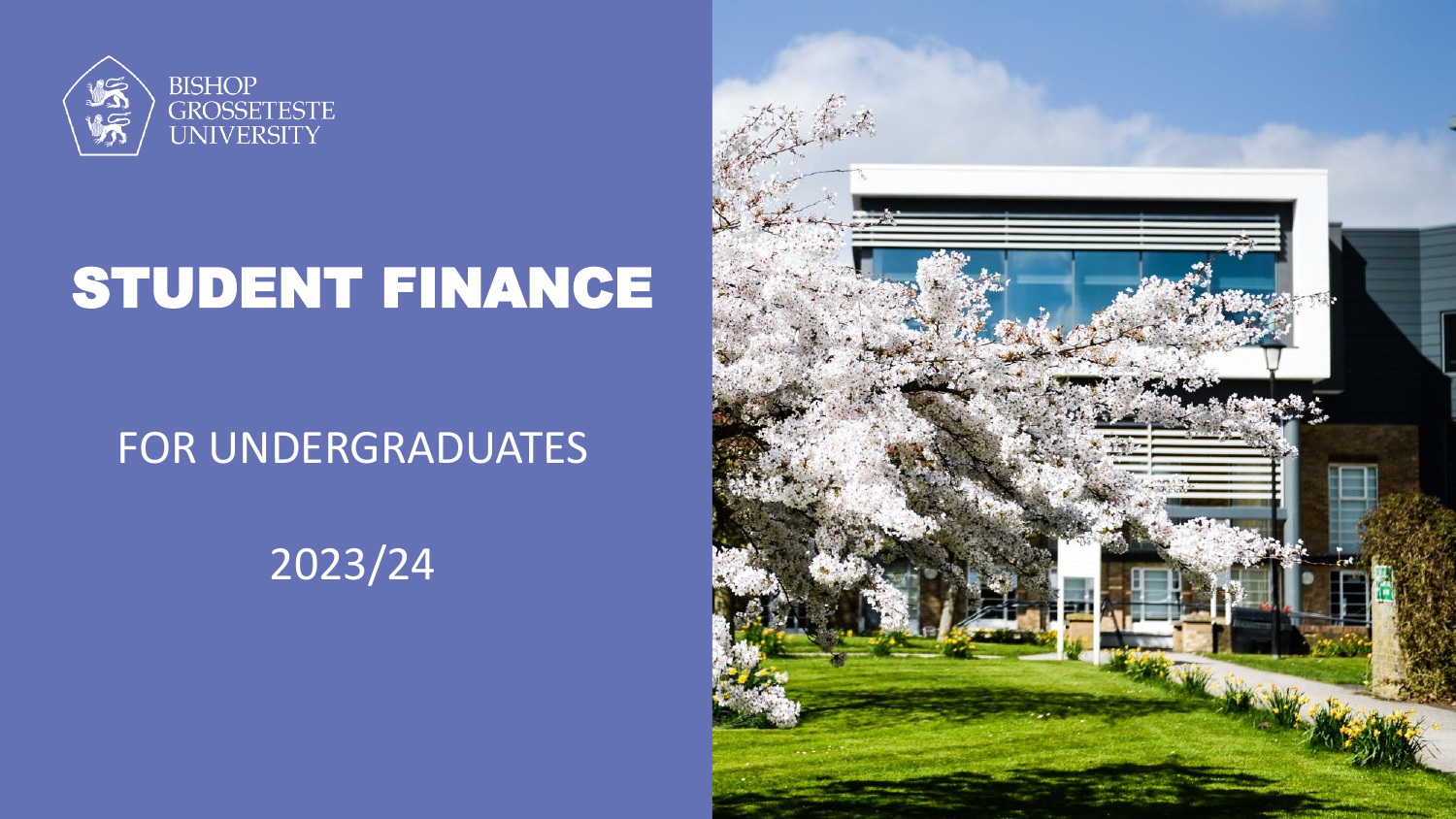

# FUNDING AVAILABLE

- Tuition Fee Loan
- Maintenance Loan
- Grants
- Bursaries
- Hardship funds

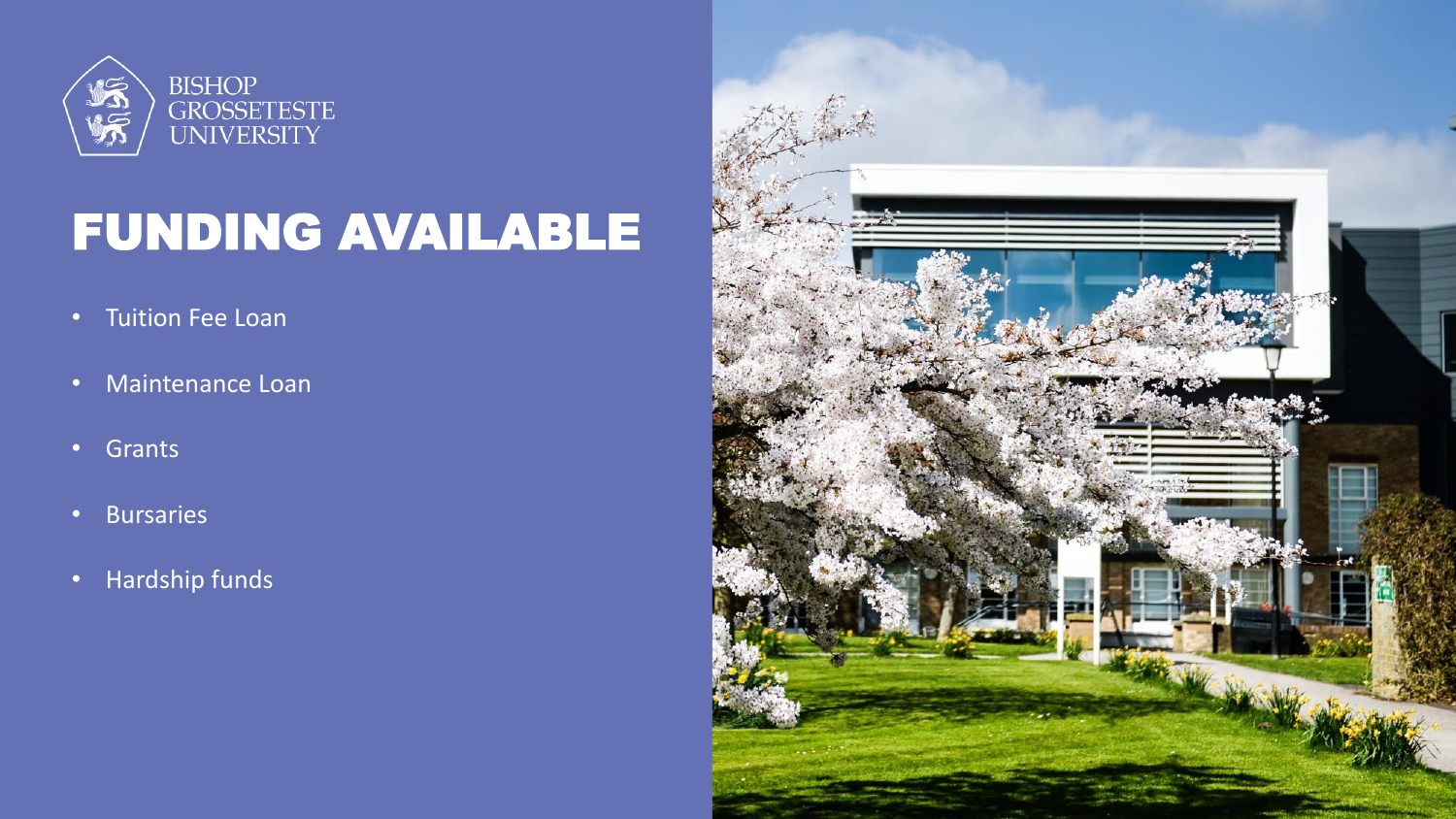

# **ELIGIBILITY**

#### **You will need to satisfy basic eligibility criteria:**

- Studying at a UK university and on a course which qualifies for funding
- At least 3 years ordinary residence in the UK for UK nationals
- EU nationals: If you are starting a course on or after 1 August 2021, you must have settled or pre-settled status
- Not in arrears with the Student Loans Company

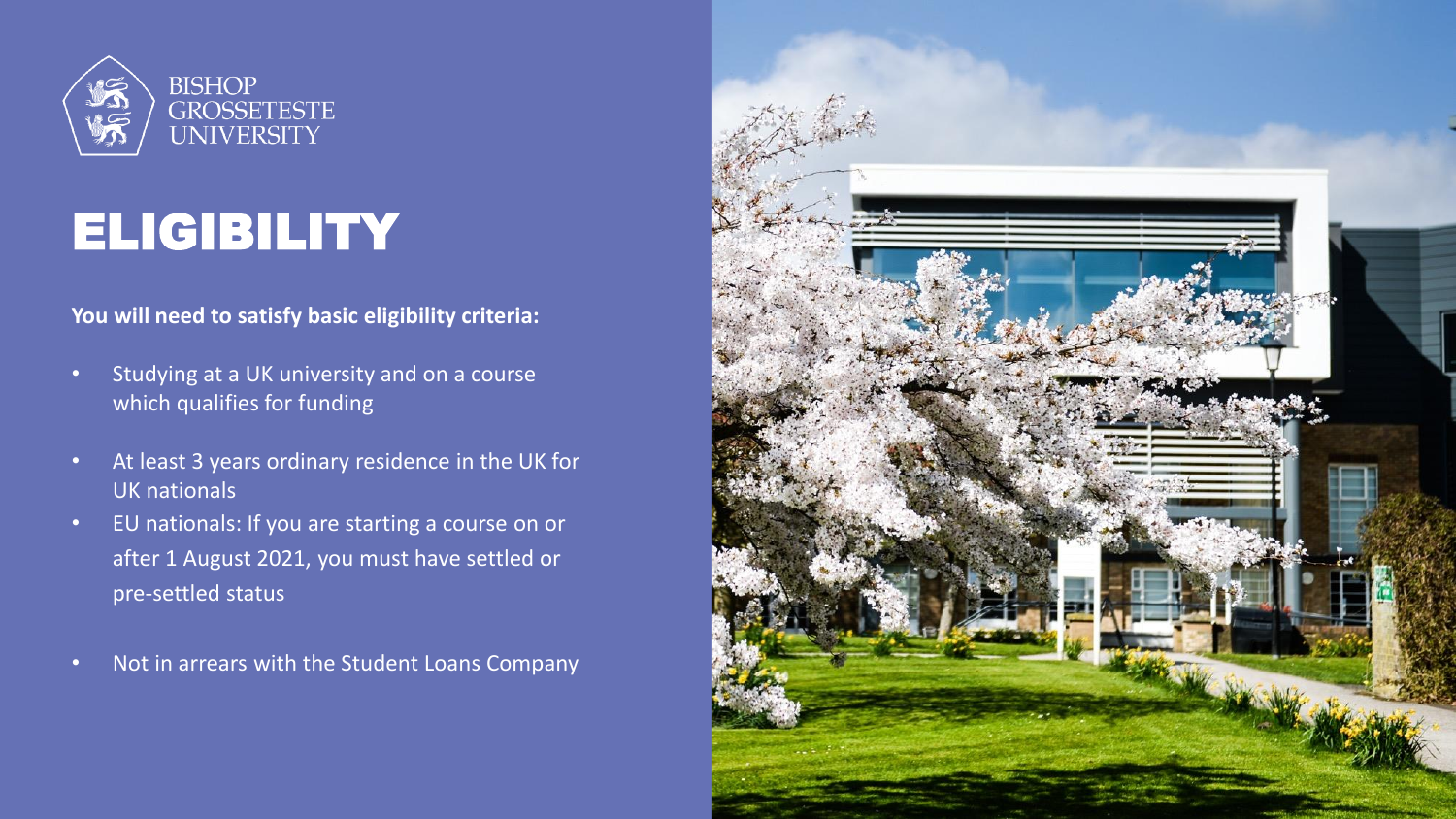

# WHEN TO APPLY

- Apply online from February onwards
- No need to wait for offers both the name of the university and the course can be changed later if needed
- Deadline for guaranteed payment in September 2023 will be end of May 2023
- Can apply any time up until the end of your first year

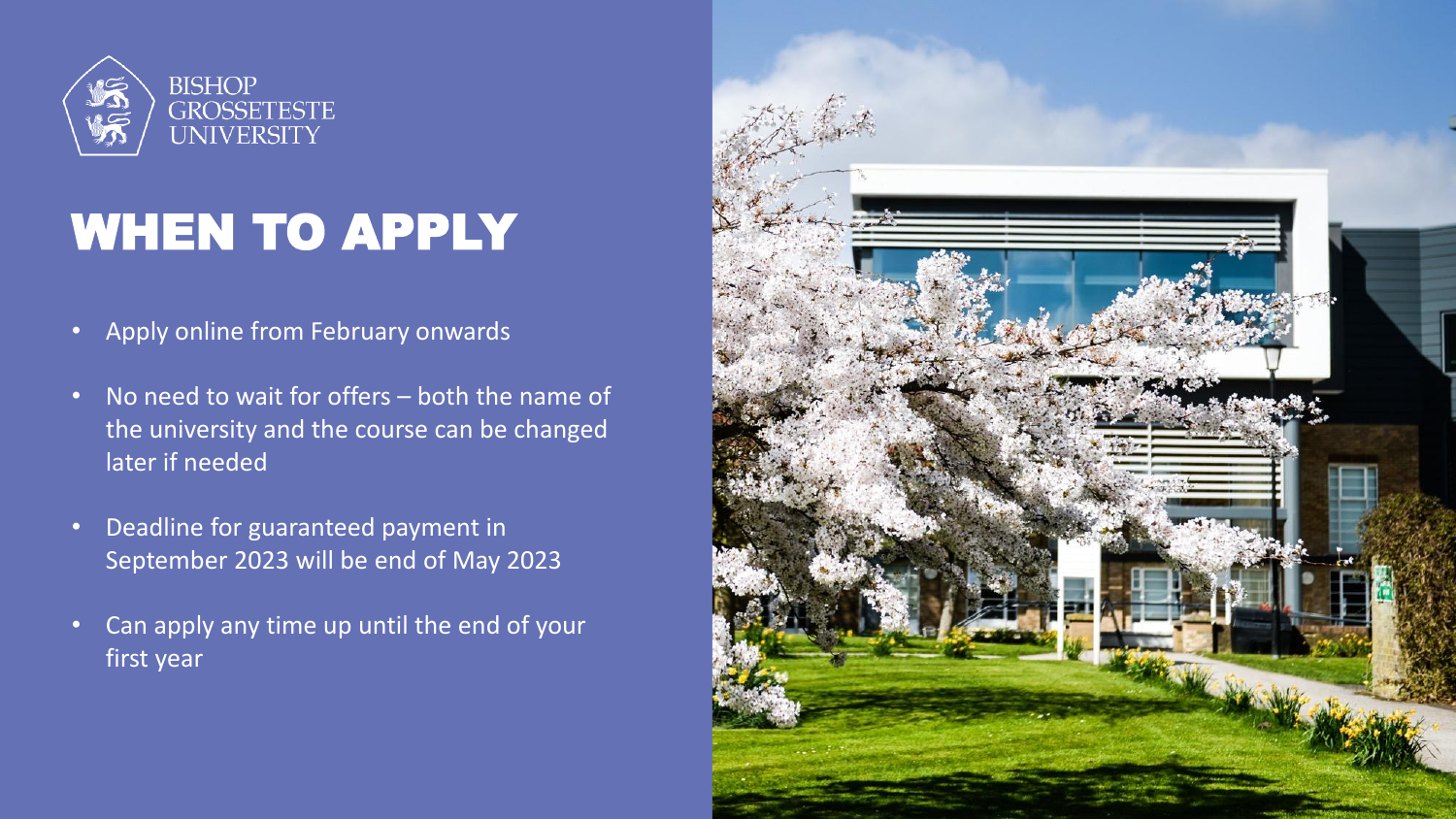

# APPLY ONLINE

Apply via:



www.gov.uk/studentfinance

- Register your student finance account ➢ You will need: National Insurance No. Passport number Bank account details
- Apply for the full package of funding (Tuition Fee Loan, Maintenance Loan, Dependants Grants and DSA)
- Income-assessed application maximises funding

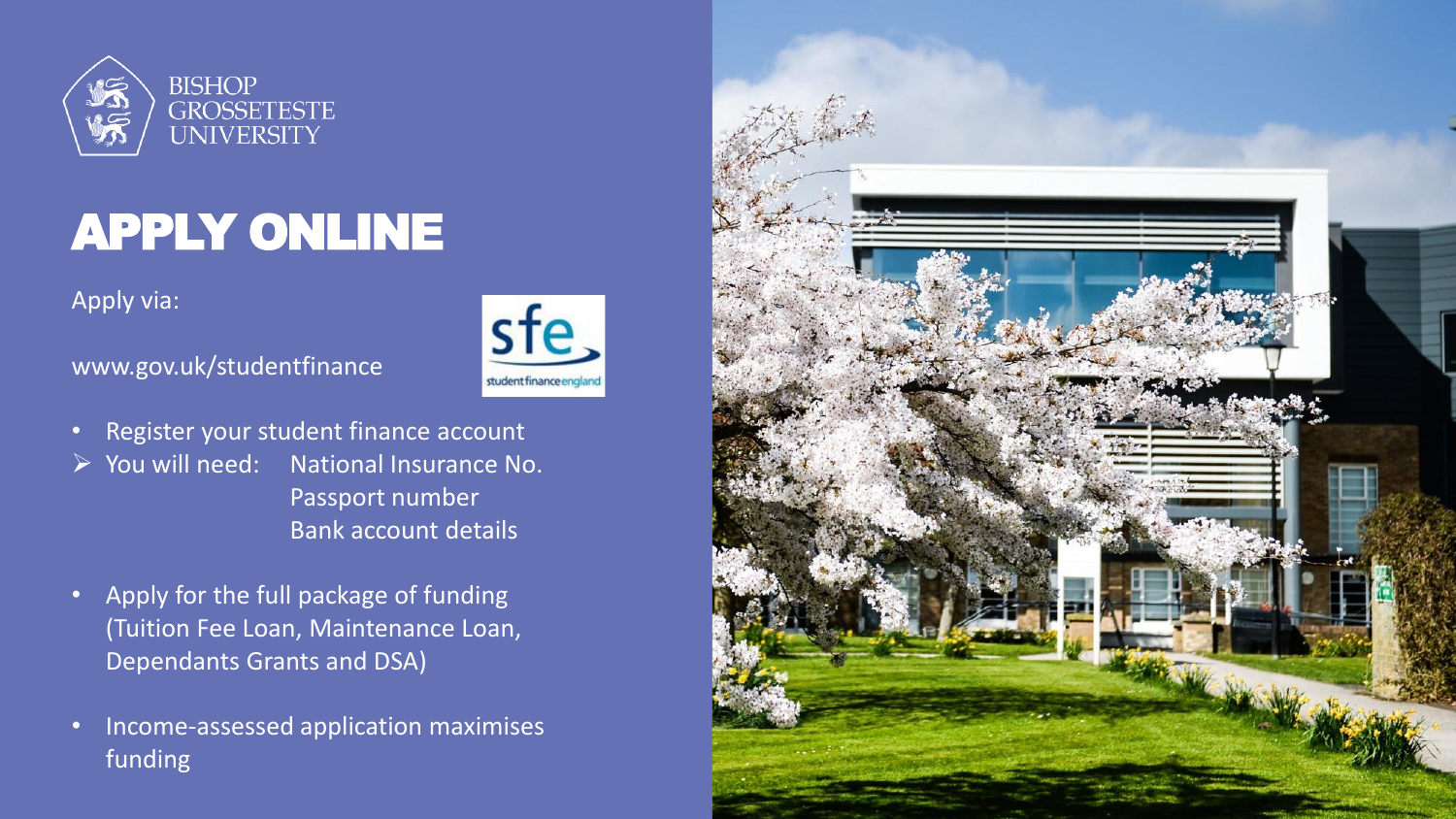

#### 2023/24 TUITION FEES

- Tuition Fee Loan not income-assessed: up to £9,250 each year for BA/BSc Hons
- Up to £6,935 for BGU's full-time FdA and Foundation Year programmes
- FdA courses are 'full-time' despite only being on campus one day a week

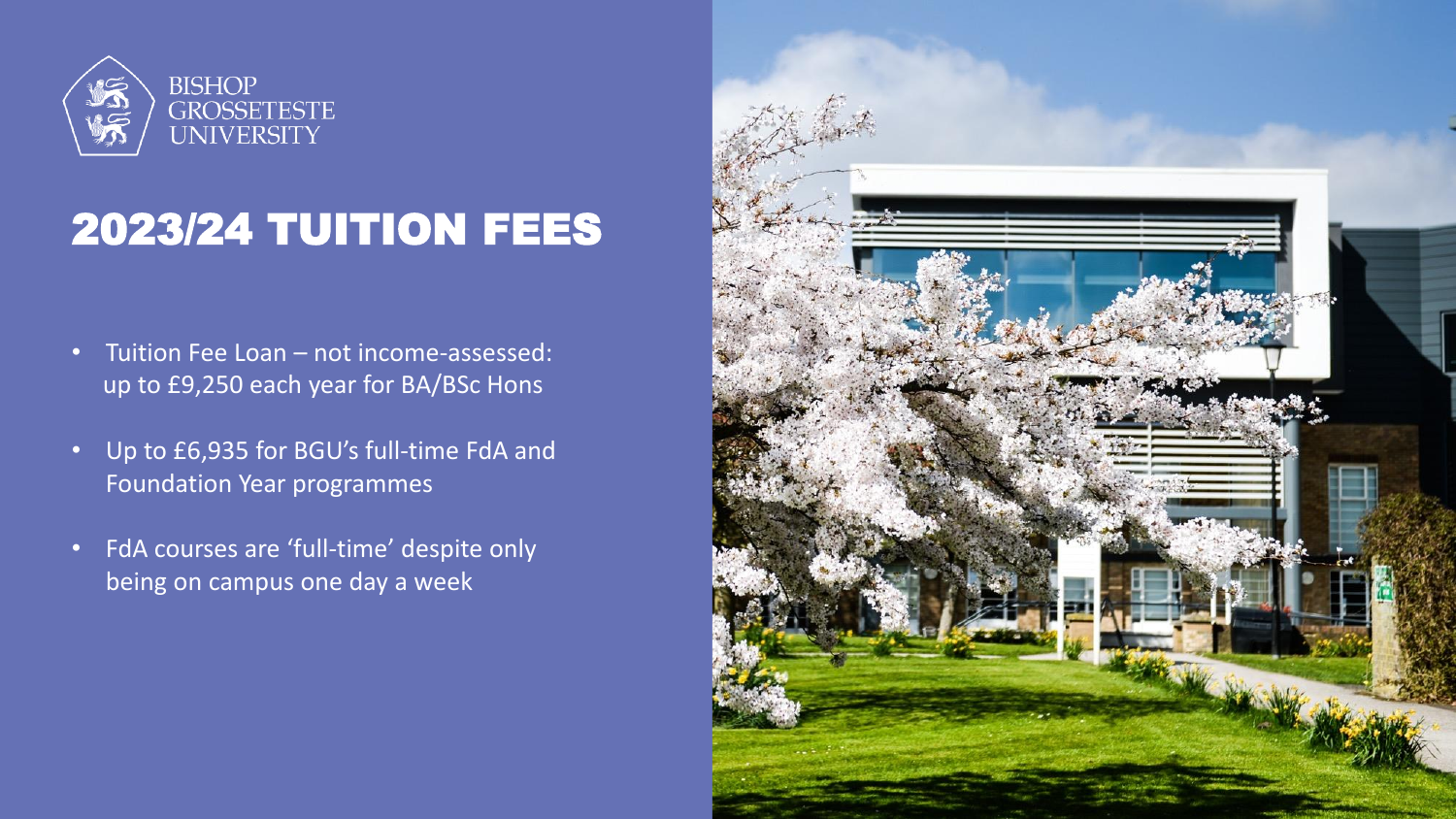

#### MAINTENANCE LOAN

- Income assessed application will maximise your funding
- 'Household income' can be parent(s) or partner (if married, or over 25)
- Students under 25 will be assessed using parent's household income
- Taxable earned and unearned income included
- Relevant tax year = 2021/22

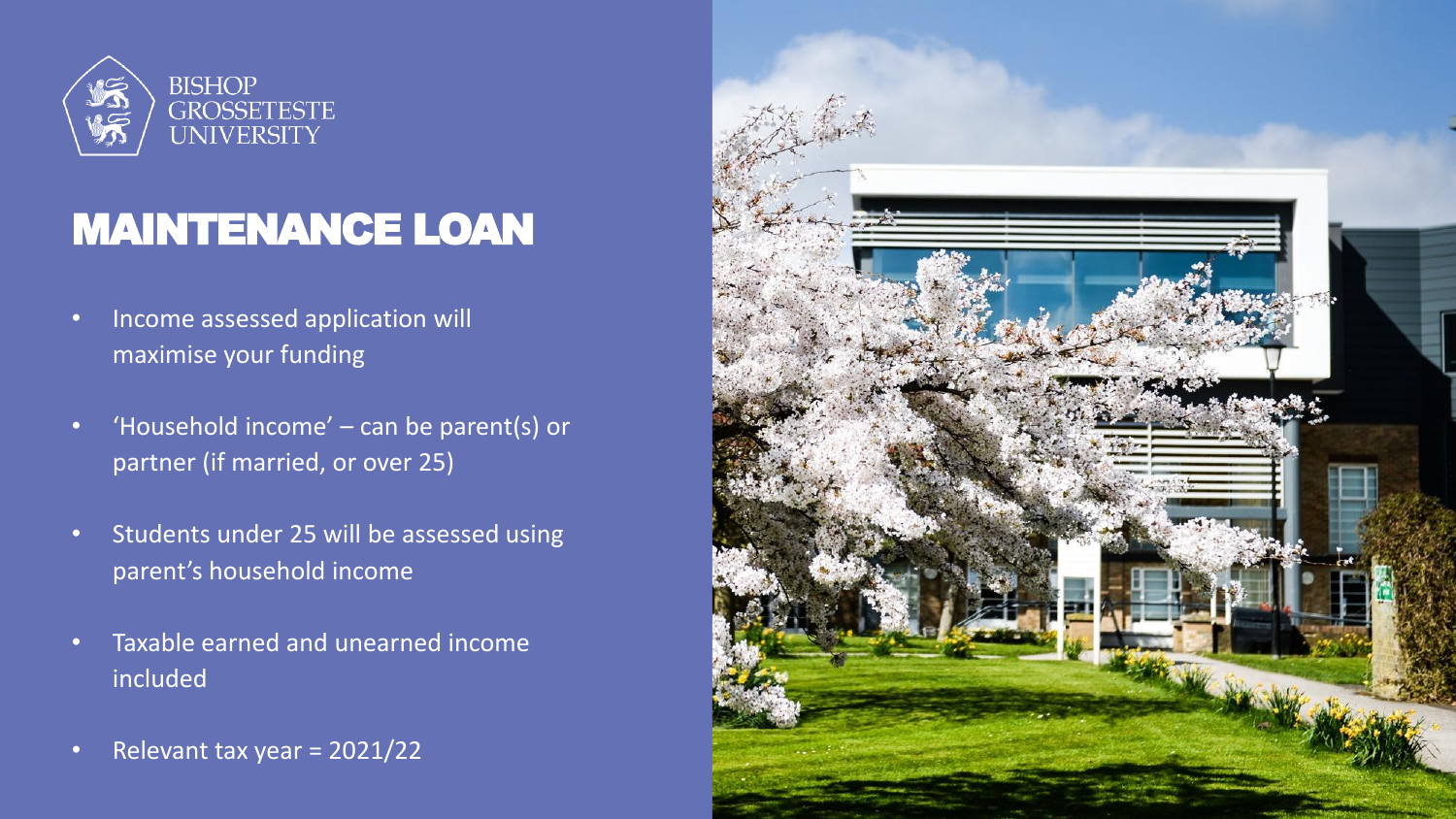

#### MAINTENANCE LOAN (LIVING ELSEWHERE)

| <b>Household</b><br><b>Income</b> | <b>Loan for Living Costs</b><br>(Maximum £9,706) |
|-----------------------------------|--------------------------------------------------|
| £25,000 or less                   | £9,706                                           |
| £30,000                           | £9,012                                           |
| £35,000                           | £8,318                                           |
| £40,000                           | £7,623                                           |
| £42,875                           | £7,224                                           |
| £45,000                           | £6,929                                           |
| £50,000                           | £6,234                                           |
| £55,000                           | £5,540                                           |
| £60,000                           | £4,845                                           |
| £62,311                           | £4,524 $(+)$                                     |
| £65,000                           | £4,524                                           |
| £70,000                           | £4,524                                           |

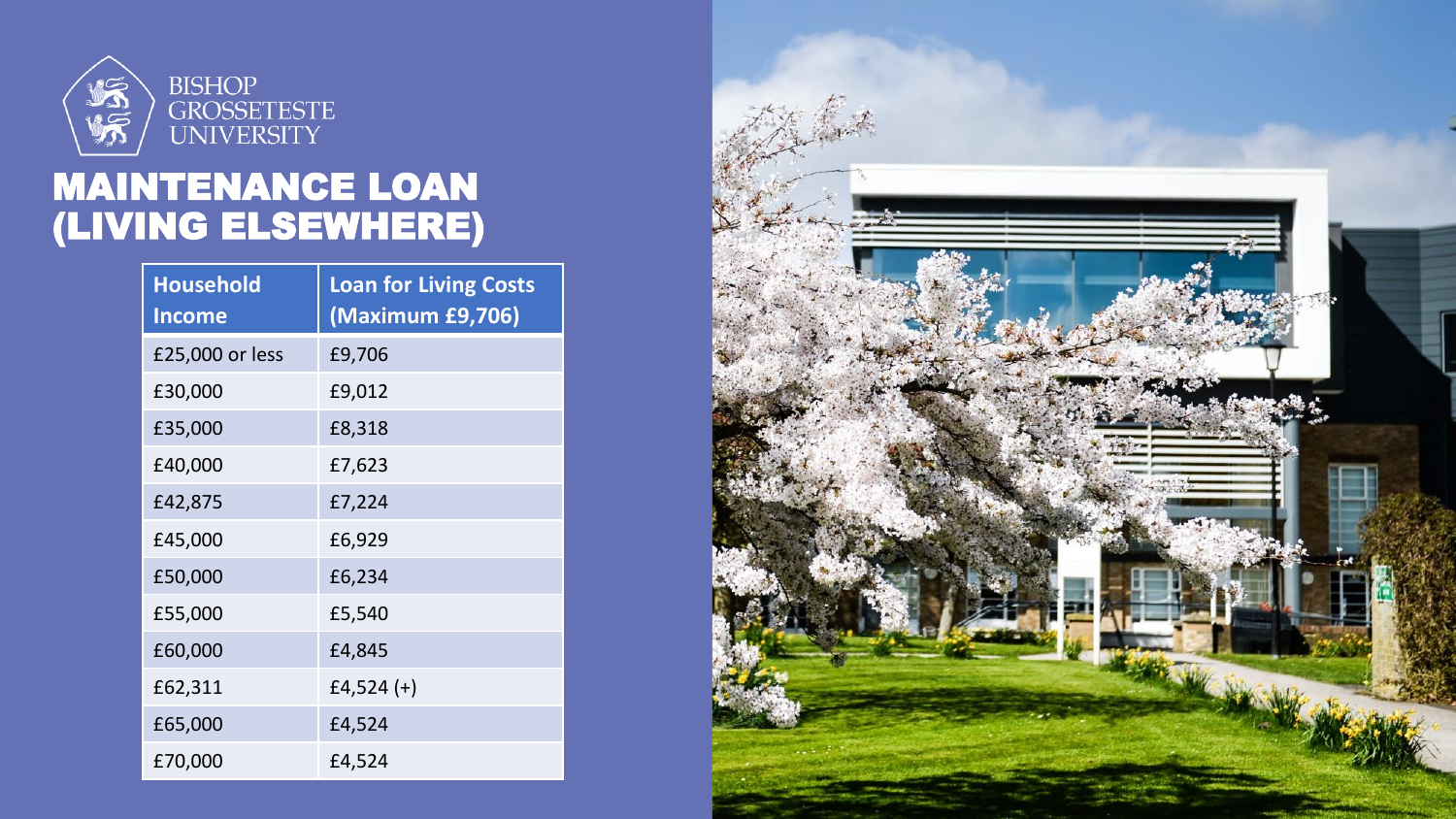

#### MAINTENANCE LOAN (PARENTAL HOME)

| <b>Household</b><br><b>Income</b> | <b>Loan for Living Costs</b><br>(Maximum £8,171) |
|-----------------------------------|--------------------------------------------------|
| £25,000 or less                   | £8,171                                           |
| £30,000                           | £7,484                                           |
| £35,000                           | £6,796                                           |
| £40,000                           | £6,108                                           |
| £42,875                           | £5,713                                           |
| £45,000                           | £5,420                                           |
| £50,000                           | £4,733                                           |
| £55,000                           | £4,045                                           |
| £58,253                           | $£3,597(+)$                                      |
| £60,000                           | £3,597                                           |
| £65,000                           | £3,597                                           |

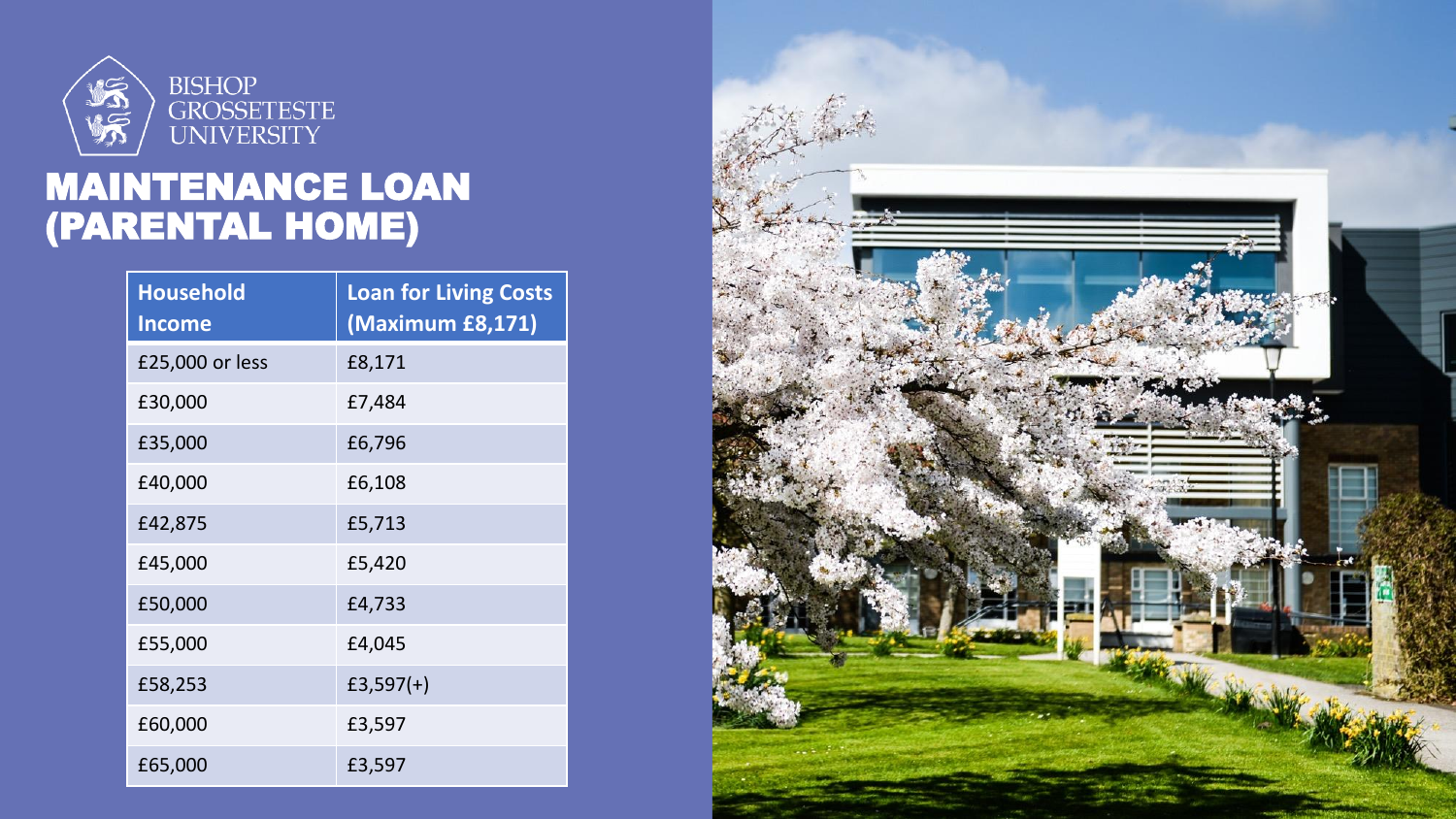

### REPAYMENTS

You will begin making repayments:

- April after end of study\*; and
- Earnings over £25,000 per annum

#### \*unless you leave your course early

- You will repay 9% earnings over threshold
- Deducted at source by employer
- Must make arrangements with SLC if working abroad
- **40 year** repayment period

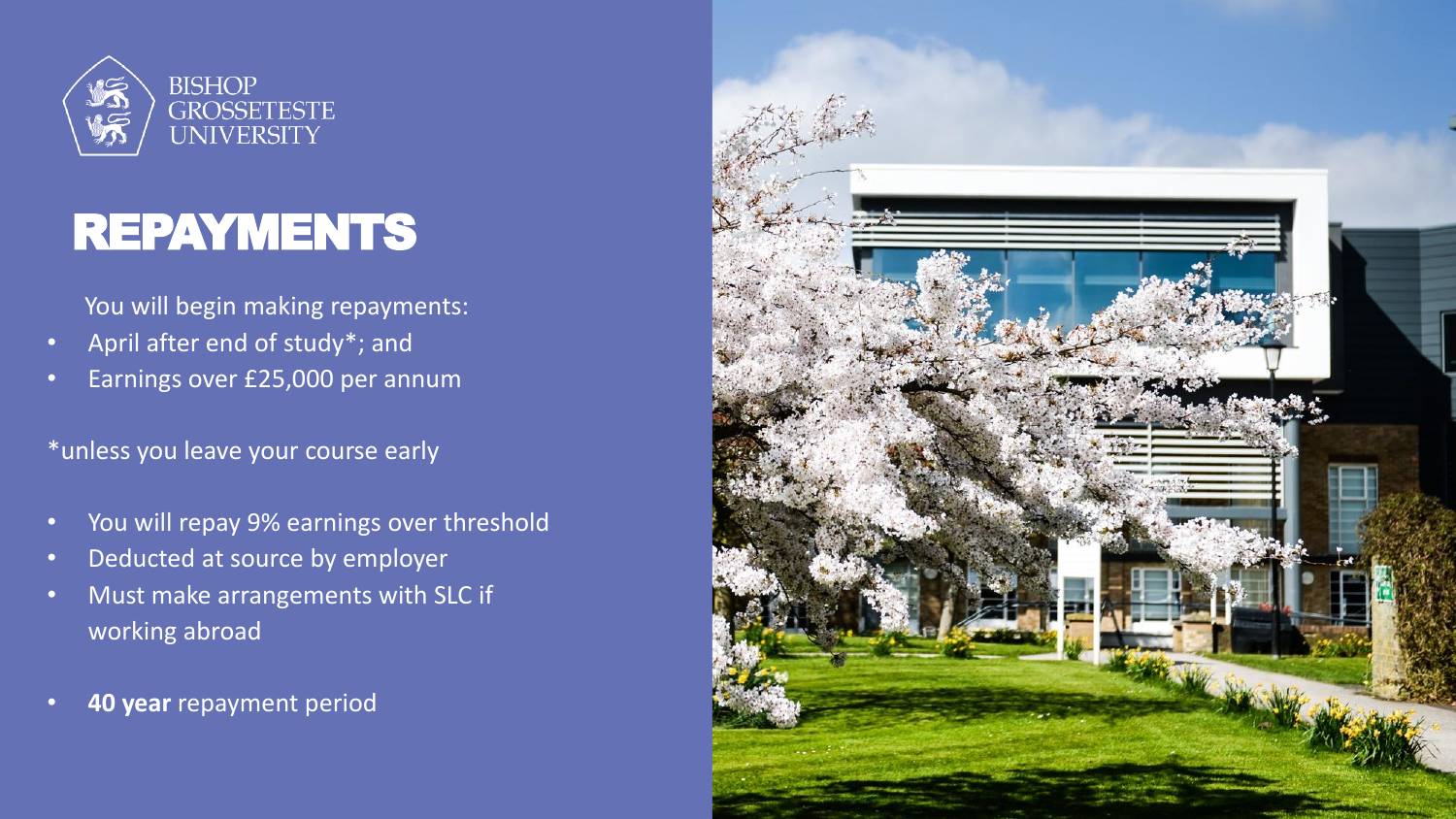

#### REPAYMENT EXAMPLE

Graduate earns: **£30,000 per year**

Salary = £30,000 Threshold =  $£25,000$ 

£30,000 - £25,000 = £5,000 £5,000 X 9% = £450 (annual repayment)  $£450 ÷ 12 = £37$  per month

If any amount remains unpaid after 40 years it is **written off**

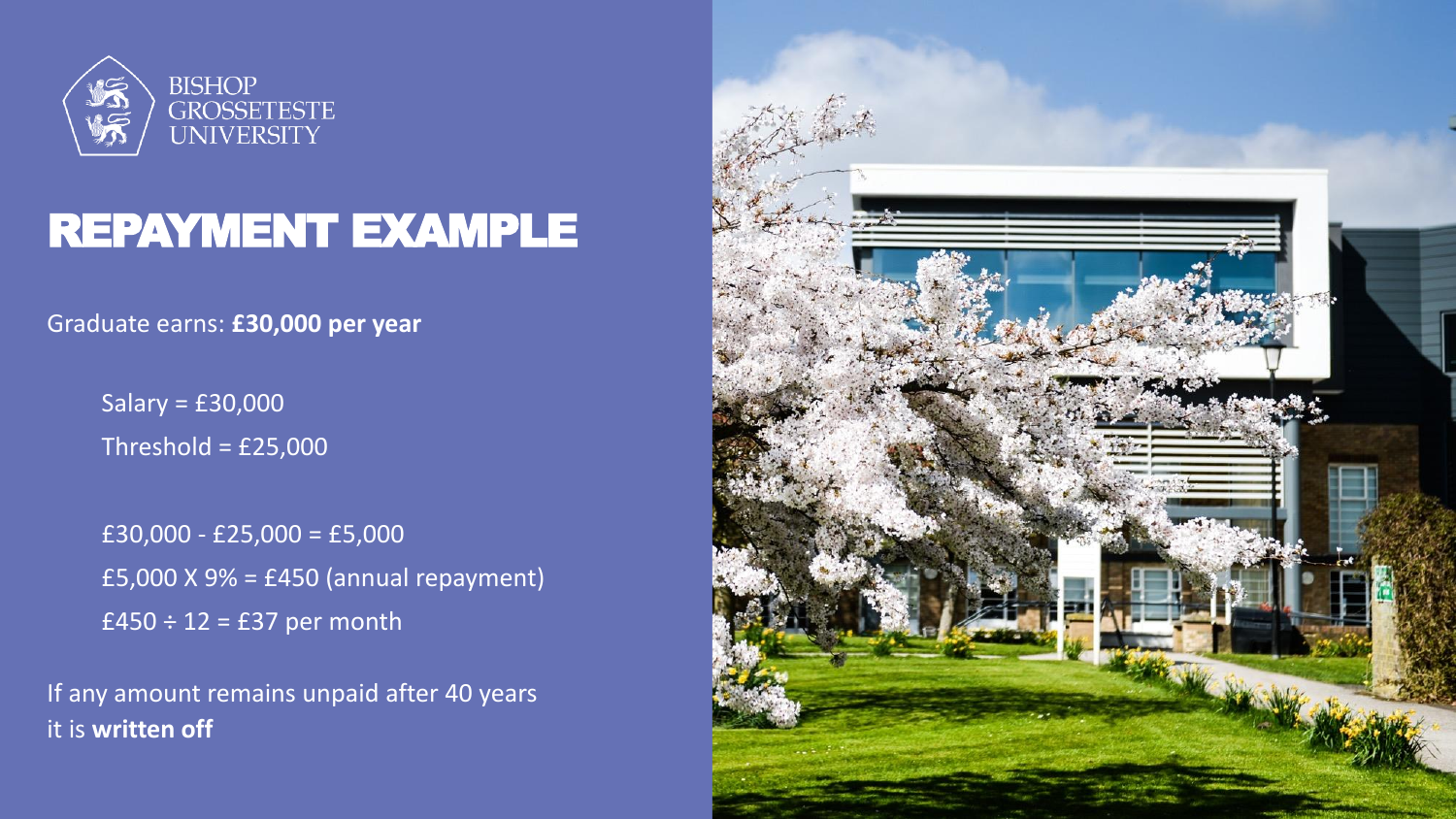

# DEBT OR TAX?

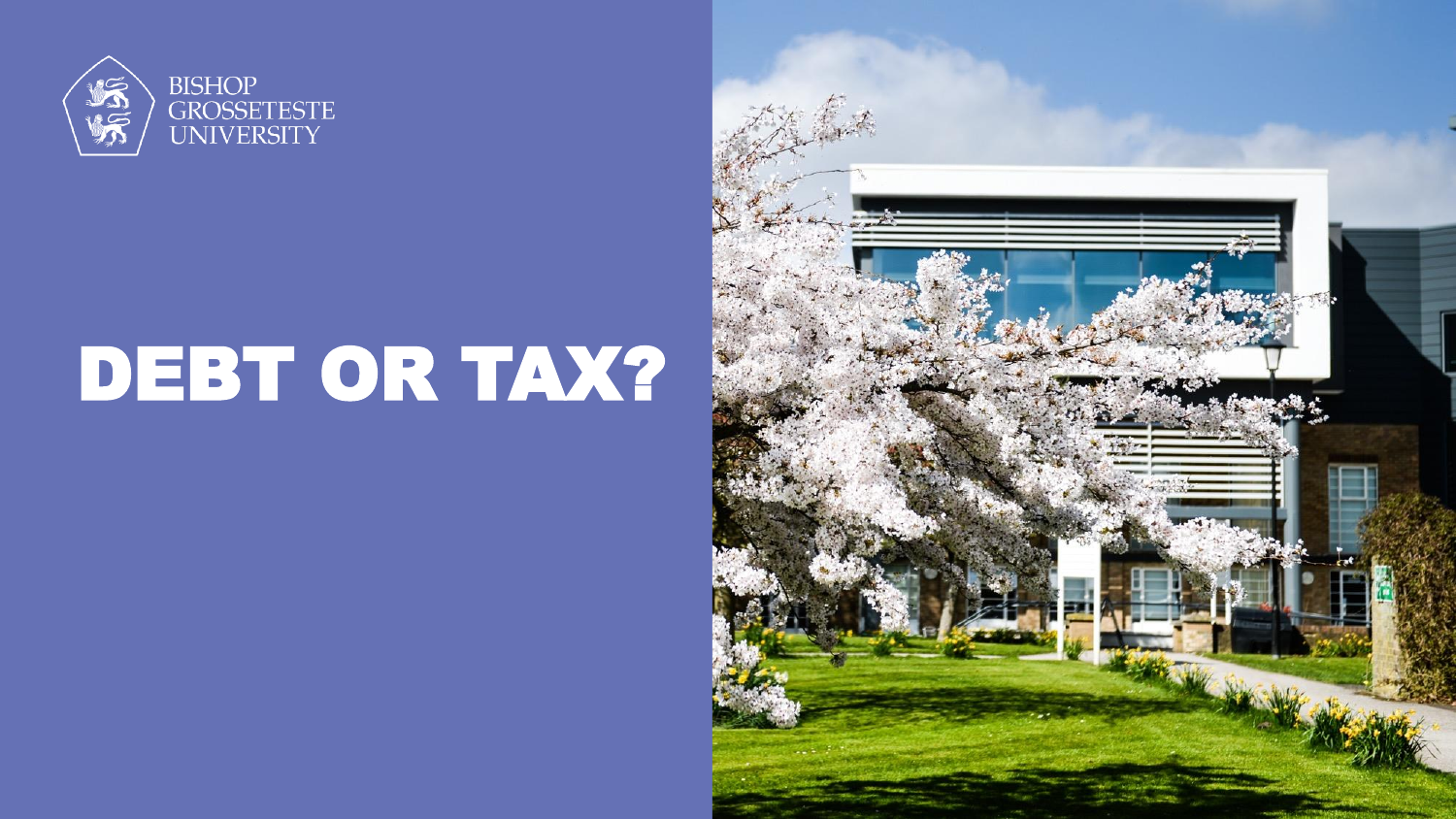

# TARGETED SUPPORT

Income-assessed grants:

- Parent's Learning Allowance (up to £1,863)
- Adult Dependant's Grant (up to £3,263)
- Childcare Grant (85% of registered childcare costs subject to max. grant of £183.75 per week for one child or £315.03 per week for two or more children)

Needs assessed grants:

• Disabled Students Allowance

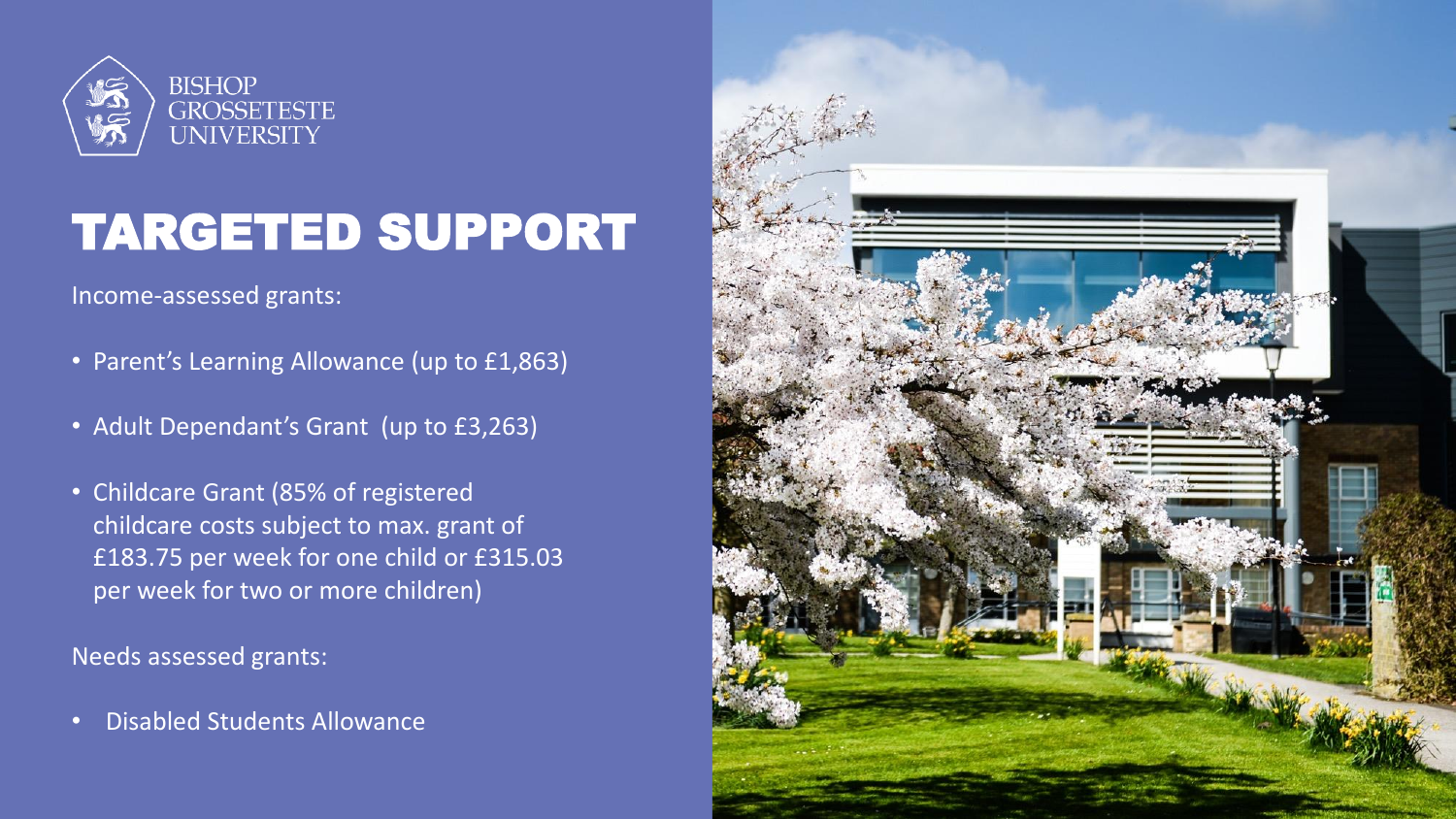

# BGU BURSARY

| <b>Group</b>                                                              | FdA/Fdn Yr<br><b>Annual Amount</b> | <b>BA/BSc Annual</b><br><b>Amount</b> |
|---------------------------------------------------------------------------|------------------------------------|---------------------------------------|
| <b>Mature (over 21 on</b><br>entry)                                       | £600.00                            | £800.00                               |
| <b>POLAR Q1 (young</b><br>entrant, low<br>participation<br>neighbourhood) | £600.00                            | £800.00                               |
| <b>Student parent</b>                                                     | £750.00                            | £1,000.00                             |
| <b>Student carer</b>                                                      | £750.00                            | £1,000.00                             |
| <b>Estranged students</b><br>(as assessed by<br>funding body)             | £750.00                            | £1,000.00                             |
| <b>Care Leaver</b>                                                        | £3,600.00                          | £3,600.00                             |

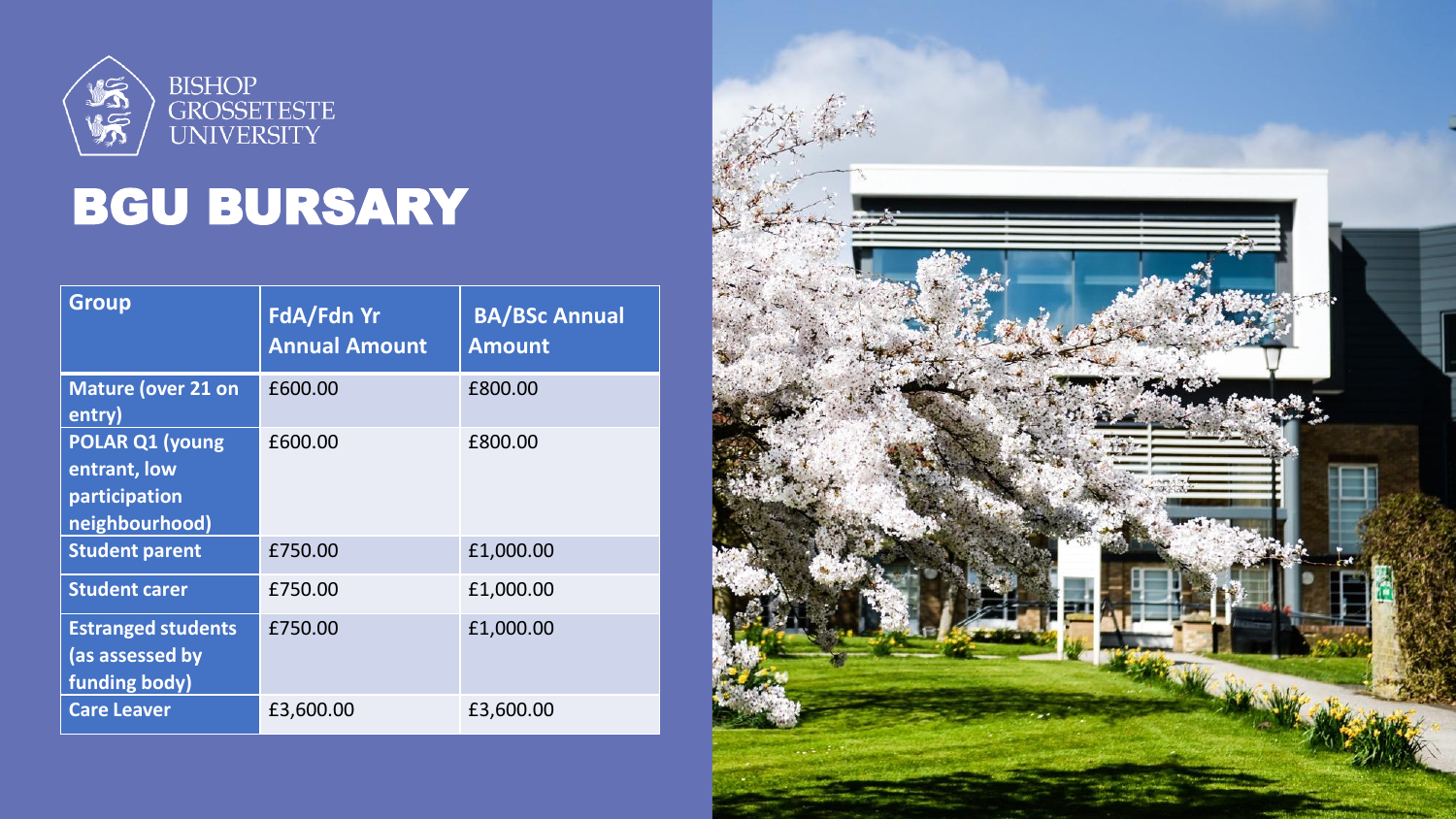

#### BGU LEARNING FUND

Discretionary awards made according to need

All enrolled students can apply but priority given to:

- Students with children
- Disabled students
- Care leavers
- Student carers
- Mature students

Awards are usually grants and not loans